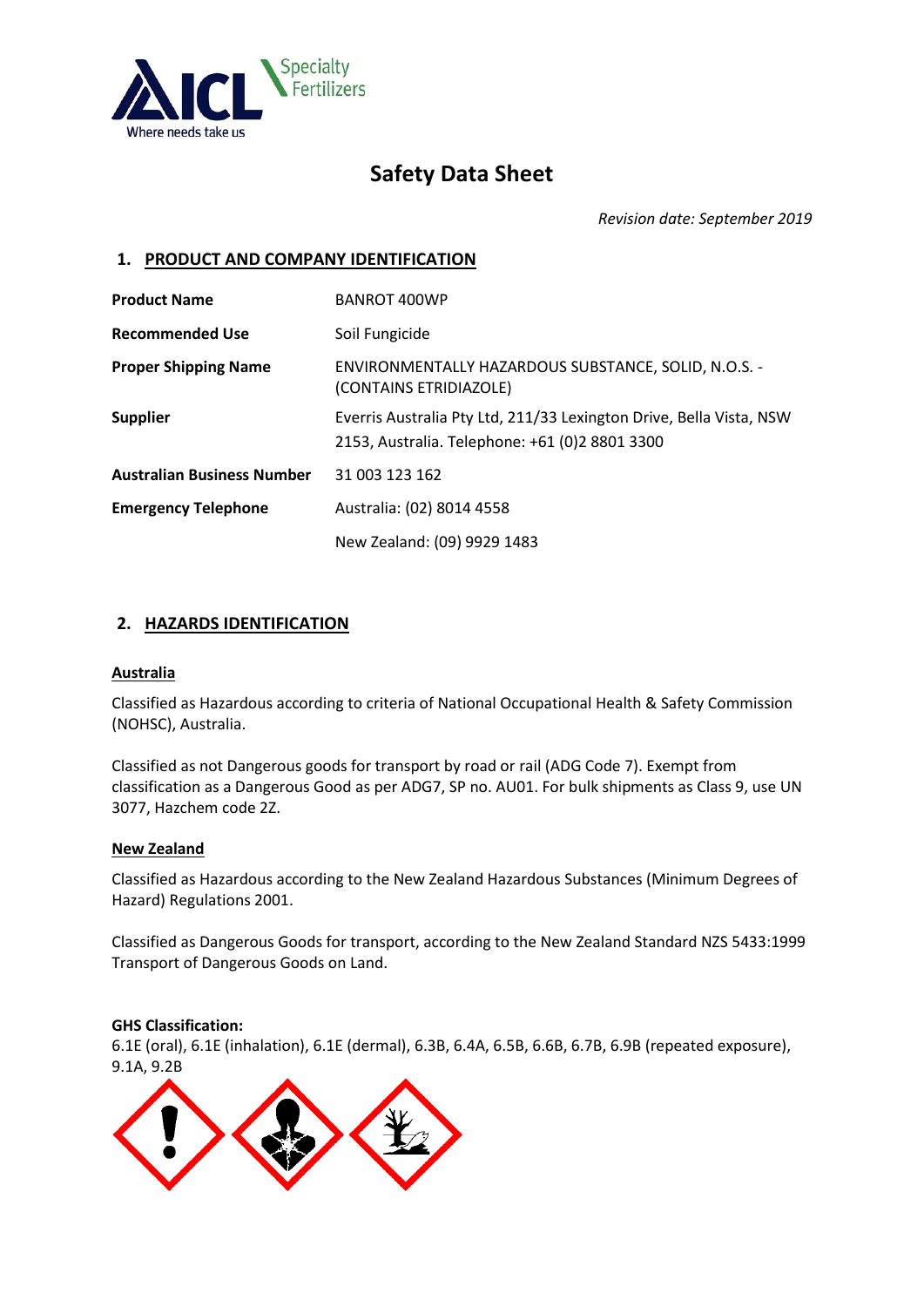Signal Word: Warning/Caution.

Hazard Statements:

H303 May be harmful if swallowed.

H313 May be harmful in contact with skin.

H316 Causes mild skin irritation

H317 May cause an allergic skin reaction.

H319 Causes serious eye irritation

H333 May be harmful if inhaled.

H341 Suspected of causing genetic defects.

H351 Suspected of causing cancer.

H373 May cause damage to organs (lungs) through prolonged or repeated exposure

H410 Very toxic to aquatic environment with long lasting effects.

H422 Toxic to the soil environment.

Prevention:

P102 Keep out of reach of children.

P103 Read label before use.

P201 Obtain special instructions before use

P202 Do not handle until all safety precautions have been read and understood

P260 Do not breath dust/mist/vapour/spray

P261 Avoid breathing dust

P264 Wash hands and face thoroughly after handling

P272 Contaminated work clothing should not be allowed out of the workplace.

P273 Avoid release to the environment.

P280 Wear protective gloves and clothing.

P281 Use personal protective equipment as required

Response:

P101 If medical advice is needed, have product container or label at hand.

P304+P312 IF INHALED: Call a POISON CENTRE or doctor if you feel unwell.

P302+P352 IF ON SKIN: Wash with plenty of soap and water.

P305+P351+P338 IF IN EYES: Rinse cautiously with water for several minutes. Remove contact

lenses, if present and easy to do. Continue rinsing.

P308+P313 IF exposed or concerned: Get medical advice.

P312 Call a POISON CENTRE or doctor if you feel unwell.

P314 Get medical advice/attention if you feel unwell.

P321 Specific treatment (see First Aid measures on label).

P332+P313 If skin irritation occurs: Get medical advice/attention.

P333+P313 If skin irritation or rash occurs: Get medical advice.

P337+P313 If eye irritation persists: Get medical advice/attention.

P363 Wash contaminated clothing before reuse.

P391 Collect spillage

Storage: P405 Store locked up

Disposal:

P501 Dispose of according to instructions on the product label.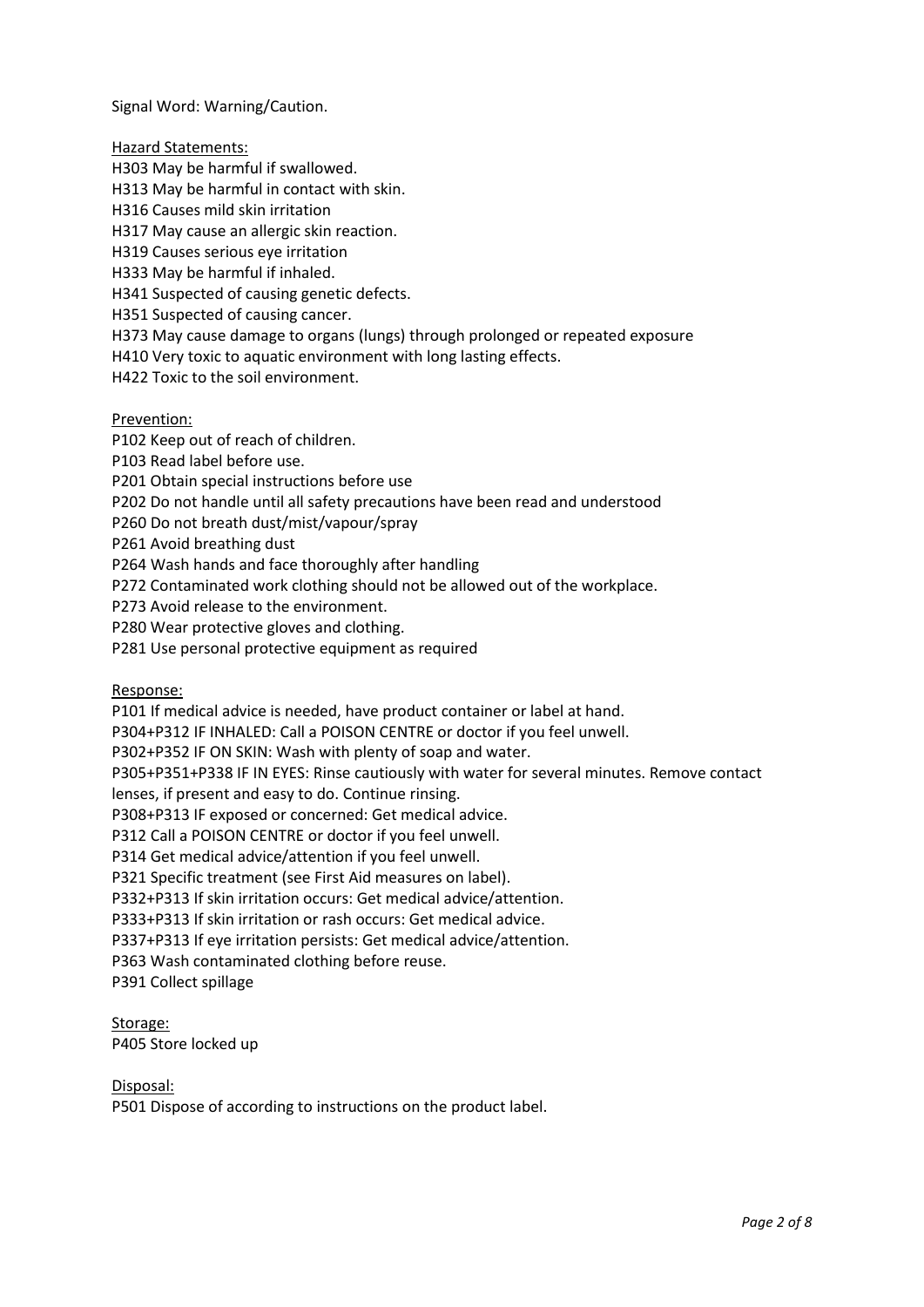# **3. COMPOSITION/INFORMATION ON INGREDIENTS**

| <b>Ingredients Name</b> | <b>CAS</b> | <b>Proportion Ingredients</b> |  |
|-------------------------|------------|-------------------------------|--|
| Thiophanate-methyl      | 23564-05-8 | 25 %                          |  |
| Etridiazole             | 2593-15-9  | 15 %                          |  |
| Silicon dioxide         | 7631-86-9  | 7.5%                          |  |
| Sodium dodecyl sulphate | 151-21-3   | 2.5%                          |  |

Ingredients determined not to be hazardous: 50 %

# **4. FIRST AID MEASURES**

| <b>Inhalation</b>           | May be harmful if inhaled. Do not breath dust/mist/vapour/spray. IF<br>INHALED: Call a POISON CENTRE or doctor if you feel unwell.                                                                                                         |
|-----------------------------|--------------------------------------------------------------------------------------------------------------------------------------------------------------------------------------------------------------------------------------------|
| Ingestion                   | May be harmful is swallowed. IF SWALLOWED: Call a POISON CENTRE or<br>doctor if you feel unwell. Rinse mouth                                                                                                                               |
| <b>Skin</b>                 | IF ON SKIN: Wash with plenty of soap and water. If skin irritation or rash<br>occurs: Get medical advice. Remove contaminated clothing and wash before<br>reuse. Contaminated work clothing should not be allowed out of the<br>workplace. |
| Eye                         | IF IN EYES: Rinse cautiously with water for several minutes. Remove contact<br>lenses, if present and easy to do. Continue rinsing. If eye irritation develops<br>or persists: get medical advice/attention.                               |
| <b>First Aid Facilities</b> | Normal wash-room facilities.                                                                                                                                                                                                               |
| <b>Advice to Doctor</b>     | Treat symptomatically.                                                                                                                                                                                                                     |
| <b>Other information</b>    | For advice, contact a Poisons Information Centre (Phone Australia 13 11 26;<br>New Zealand 0800 764 766) or a doctor (at once).                                                                                                            |

# **5. FIRE FIGHTING MEASURES**

| <b>Suitable Extinguishing Media</b>                      |    | Use carbon dioxide, dry chemical, and foam or water mist.                                            |
|----------------------------------------------------------|----|------------------------------------------------------------------------------------------------------|
| <b>Hazards from Combustion Products</b>                  |    | Under fire conditions this product may emit toxic and/or<br>irritating fumes.                        |
| <b>Special Protective Equipment</b><br>for fire Fighters |    | Fire-fighters should wear full protective clothing and self<br>contained breathing apparatus (SCBA). |
| <b>Hazchem Code</b>                                      | 27 |                                                                                                      |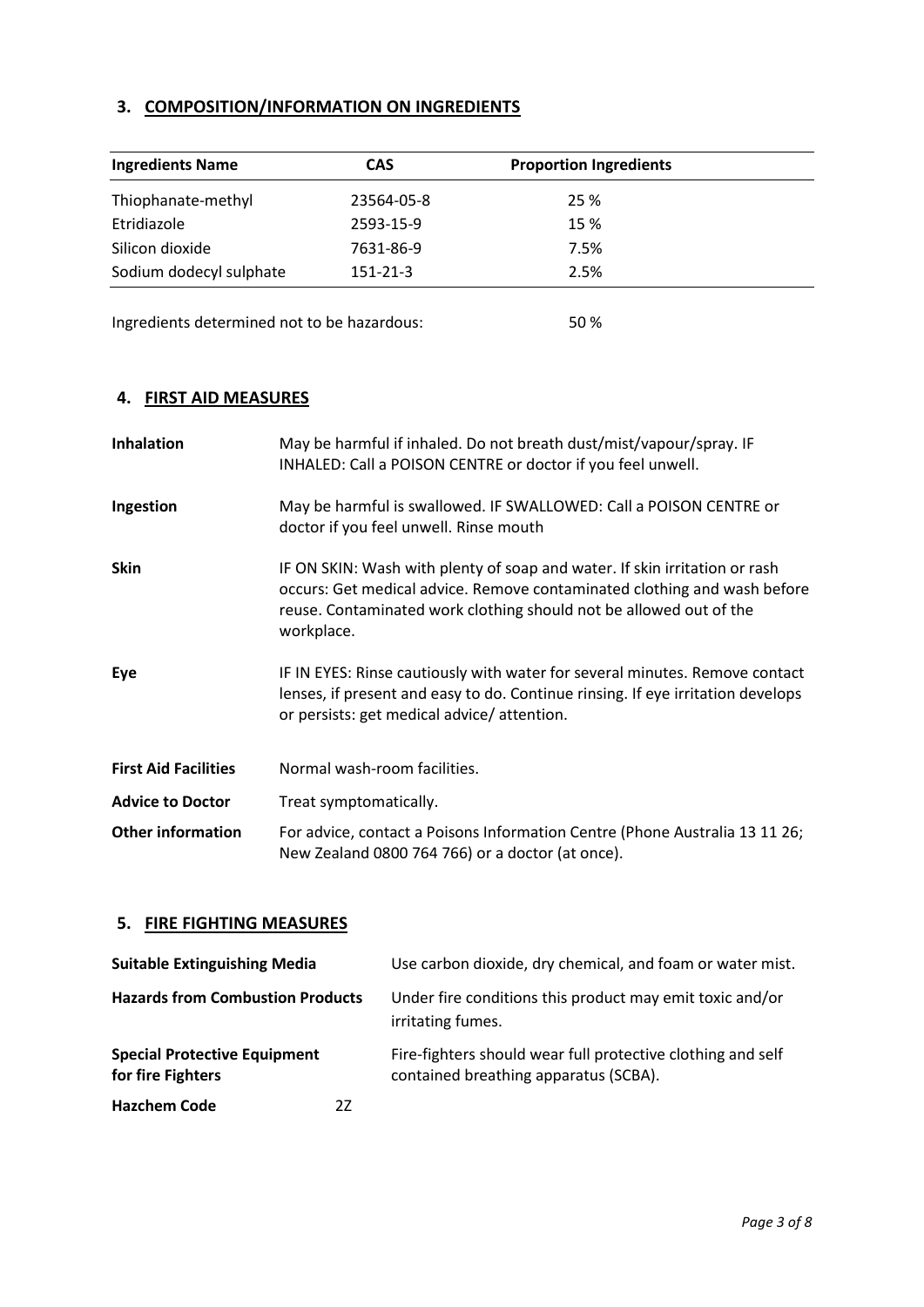### **6. ACCIDENTAL RELEASE MEASURES**

#### **Emergency Procedures**

Sweep up material avoiding dust generation or dampen spilled material with water to avoid airborne dust, and then transfer material to a suitable container. Use absorbent paper dampened with water to pick up remaining material. Wash surfaces well, with soap and water. Seal all wastes in vapour tight labelled plastic containers for eventual disposal. Dispose of waste according to federal, Environmental Protection Authority and state regulations. Avoid release to the environment. If the spillage enters waterways contact the Environmental Protection Authority, or your local Waste Management Authority.

# **7. HANDLING AND STORAGE**

**Precautions for Safe Handling:** Read label before use. Do not handle until all safety precautions have been read and understood. Avoid generating and breathing dust. Wash hands thoroughly after handling. Wear protective gloves and clothing. Contaminated work clothing should not be allowed out of the workplace. Use personal protective equipment as specified on the label and in section 8 of this Safety Data Sheet.

**Conditions for Safe Storage:** Store locked up. Keep out of reach of children. Store in a cool, dry place. Keep container tightly closed when not in use.

### **8. EXPOSURE CONTROLS/ PERSONAL PROTECTION**

| <b>National Exposure Standards</b> The exposure standard for dust not otherwise specified is 10 mg/m <sup>3</sup> |  |
|-------------------------------------------------------------------------------------------------------------------|--|
| (for inspirable dust) and 3 mg/m <sup>3</sup> (for respirable dust). The limit                                    |  |
| applies to both Australia and New Zealand.                                                                        |  |

**Biological Limit Values** No biological limit allocated.

**Engineering Controls Avoid breathing dusts. If dusts are produced local exhaust** ventilation should be used.

#### **Respiratory Protection**

If engineering controls are not effective in controlling airborne exposure then respiratory protective equipment should be used suitable for protecting against airborne contaminants. Final choice of appropriate breathing protection is dependent upon actual airborne concentrations and the type of breathing protection required and will vary according to individual circumstances. Expert advice may be required to make this decision. Reference should be made to Australian Standards AS/NZS 1715, Selection, Use and maintenance of Respiratory Protective Devices; and AS/NZS 1716, Respiratory Protective Devices.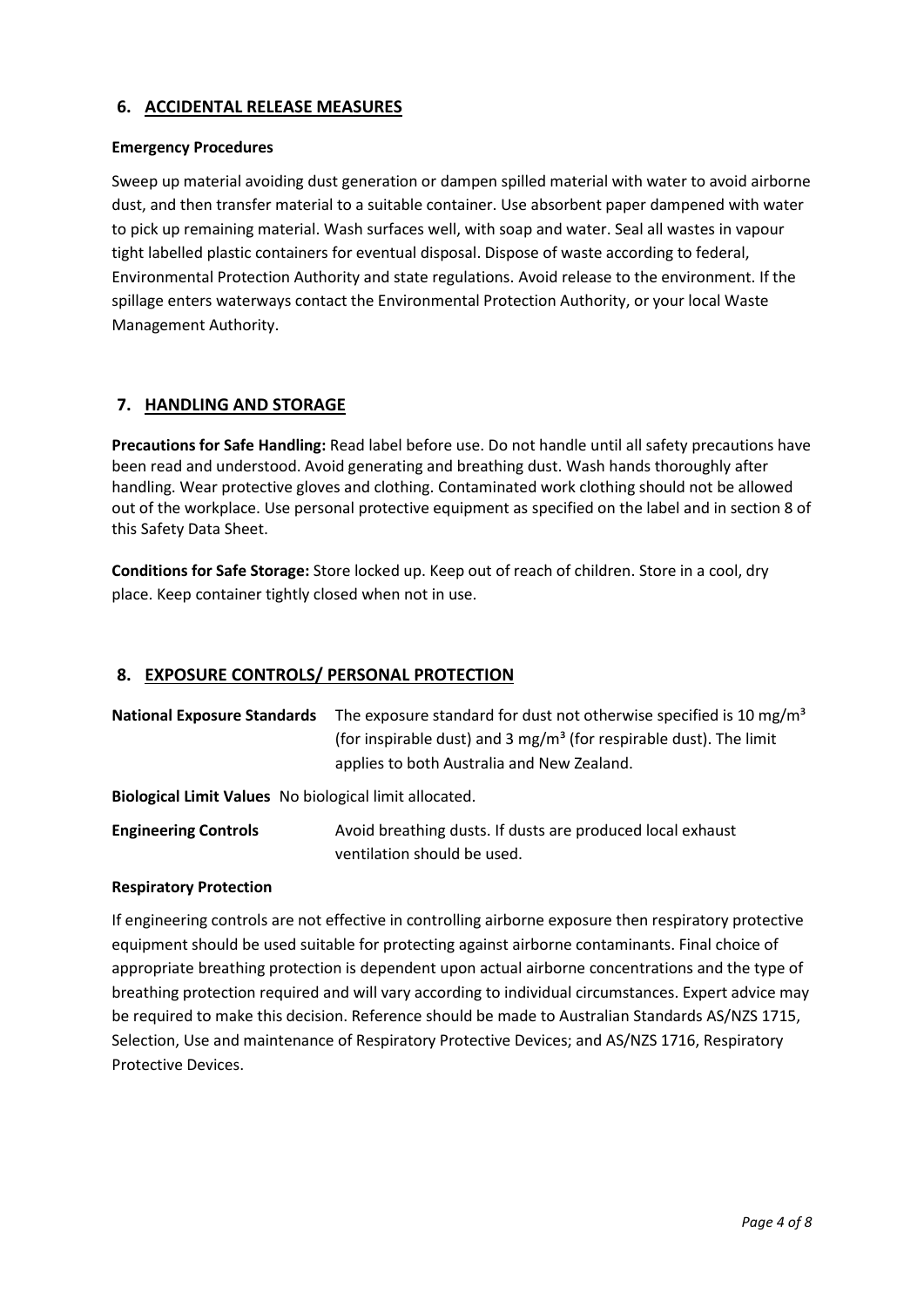#### **Hand Protection**

Wear gloves of impervious material. Final choice of appropriate gloves will vary according to individual circumstances i.e. methods of handling or according to risk assessments undertaken. Reference should be made to AS/NZS 2161.1: Occupational protective gloves - Selection, use and maintenance.

#### **Eye Protection**

Safety glasses with side shields, goggles or full-face shield as appropriate recommended. Final choice of appropriate eye/face protection will vary according to individual circumstances i.e. methods of handling or engineering controls and according to risk assessments undertaken. Eye protection should conform with Australian/New Zealand Standard AS/NZS 1337 - Eye Protectors for Industrial Applications.

#### **Body Protection**

Suitable work wear should be worn to protect personal clothing, e.g. cotton overalls buttoned at neck and wrist. When large quantities are handled the use of plastic aprons and rubber boots is recommended. Industrial clothing should conform to the specifications detailed in AS/NZS 2919: Industrial clothing.

### **9. PHYSICAL AND CHEMICAL PROPERTIES**

| Appearance                       | Tan powder     |
|----------------------------------|----------------|
| Odour                            | Not available  |
| <b>Melting Point</b>             | Not available  |
| <b>Boiling Point</b>             | Not applicable |
| <b>Solubility in Water</b>       | Not available  |
| pH Value                         | Not available  |
| <b>Vapour Pressure</b>           | Not applicable |
| <b>Vapour Density</b>            | Not applicable |
| <b>Bulk density</b>              | 640.74kg/m 3   |
| <b>Flashpoint</b>                | Not applicable |
| <b>Auto-Ignition Temperature</b> | Not available  |
| <b>Flammable Limits-Lower</b>    | Not applicable |
| <b>Flammable Limits-Upper</b>    | Not applicable |

#### **10. STABILITY AND REACTIVITY**

| <b>Chemical Stability</b>  | Stable under normal conditions of use.                           |
|----------------------------|------------------------------------------------------------------|
| <b>Conditions to Avoid</b> | Heat, direct sunlight, open flames or other sources of ignition. |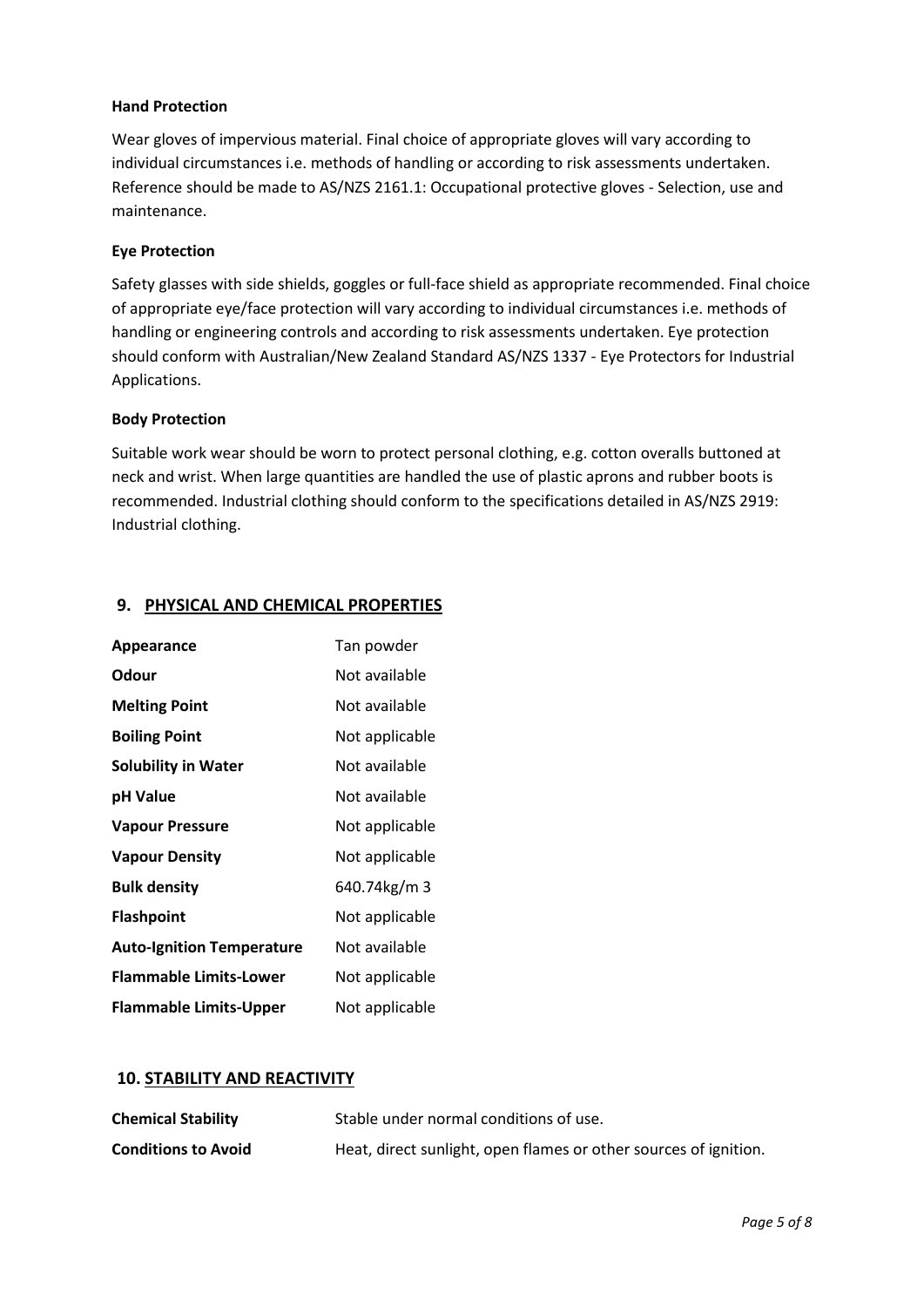| <b>Incompatible Materials</b>                     | Strong oxidising agents, alkalis and reducing agents.                                      |
|---------------------------------------------------|--------------------------------------------------------------------------------------------|
| <b>Hazardous Decomposition</b><br><b>Products</b> | Thermal decomposition and combustion produce noxious fumes<br>containing oxides of carbon. |
| <b>Hazardous polymerization</b>                   | Will not occur.                                                                            |

# **11. TOXICOLOGICAL INFORMATION**

| <b>Inhalation</b>   | May be harmful if inhaled. Inhalation of product dusts will cause irritation of<br>the nose, throat and respiratory system. May cause damage to lungs<br>through prolonged or repeated exposure.                                                                                                                                                |
|---------------------|-------------------------------------------------------------------------------------------------------------------------------------------------------------------------------------------------------------------------------------------------------------------------------------------------------------------------------------------------|
| Ingestion           | May be harmful if swallowed. Ingestion of this product may irritate the<br>gastric tract causing nausea and vomiting. Ingestion of large quantities may<br>depress the central nervous system.                                                                                                                                                  |
| <b>Skin</b>         | May be harmful in contact with skin. May cause an allergic skin reaction.<br>May cause mild skin irritation. This product may cause sensitisation in some<br>individuals.                                                                                                                                                                       |
| Eye                 | Causes serious eye irritation.                                                                                                                                                                                                                                                                                                                  |
| <b>Mutagenicity</b> | It is important to recognise that this material is classified as H341 Suspected<br>of causing genetic defects. There is evidence from appropriate mutagenicity<br>studies, of concern that human exposure may result in the development of<br>heritable genetic damage, but this evidence is insufficient to classify the<br>substance as 6.6A. |
| Carcinogenicity     | It is important to recognise that this product is classified as H351 Suspected<br>of causing cancer. That is, there is some evidence from appropriate animal<br>studies that human exposure may result in the development of cancer, but<br>this evidence is insufficient to classify the substance as 6.7A.                                    |

# **12. ECOLOGICAL INFORMATION**

| <b>Ecotoxicity</b>               | Very toxic to the aquatic environment with long lasting effects. Toxic<br>to the soil environment. |  |
|----------------------------------|----------------------------------------------------------------------------------------------------|--|
| <b>Persistence/Degradability</b> | Inherently biodegradable. Non-persistent.                                                          |  |
| <b>Mobility</b>                  | Water contaminating                                                                                |  |
| <b>Bioaccumulative</b>           | Does not bioaccumulate                                                                             |  |
| <b>Environmental Protection</b>  | Avoid contaminating waterways with product or empty container.                                     |  |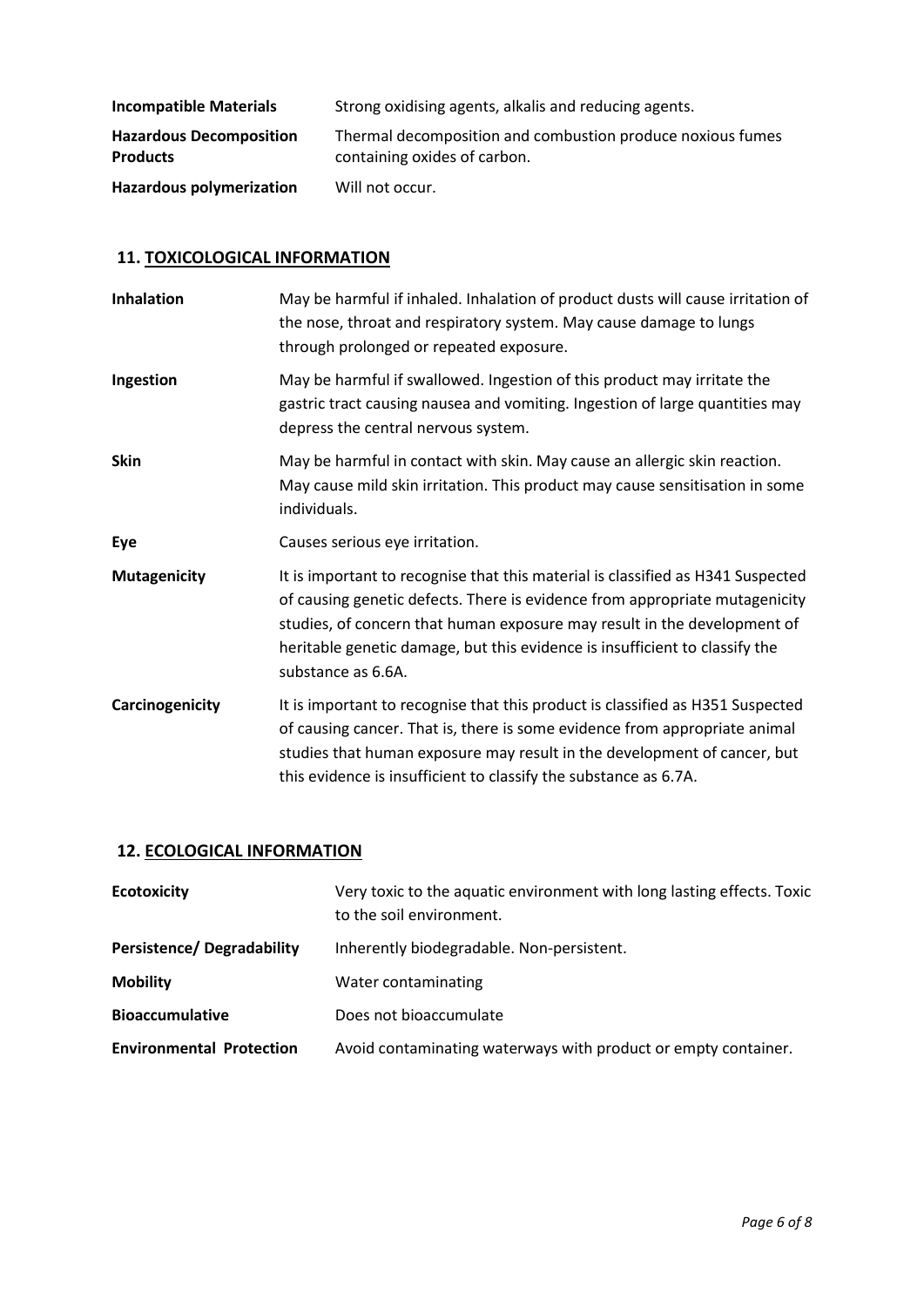# **13. Disposal Considerations**

# **Disposal Considerations**

Do not allow into drains or watercourses or dispose of where ground or surface waters may be affected. Wastes, including emptied containers, are controlled wastes and should be disposed of in accordance with all federal, E.P.A., state and local regulations. Assure conformity with all applicable regulations.

### **14. TRANSPORT INFORMATION**

| <b>UN Number:</b> | 3077                                                                                                                                        |                                                                                                                                                       |                                                                                                                                                                                                                     |
|-------------------|---------------------------------------------------------------------------------------------------------------------------------------------|-------------------------------------------------------------------------------------------------------------------------------------------------------|---------------------------------------------------------------------------------------------------------------------------------------------------------------------------------------------------------------------|
|                   |                                                                                                                                             |                                                                                                                                                       |                                                                                                                                                                                                                     |
| <b>ADR/RID:</b>   |                                                                                                                                             |                                                                                                                                                       |                                                                                                                                                                                                                     |
|                   | Australia:                                                                                                                                  |                                                                                                                                                       | Classified as not Dangerous Goods for transport by road or rail. Exempt from<br>classification as a Dangerous Good as per ADG7, SP no. AU01. For bulk<br>shipments classified as Class 9, UN 3077, Hazchem code 2Z. |
|                   | New Zealand:                                                                                                                                | Classified as Dangerous Goods for the purpose of transport by road and rail.<br>Refer to relevant regulations for storage and transport requirements. |                                                                                                                                                                                                                     |
|                   |                                                                                                                                             | Class:<br><b>Packing group:</b>                                                                                                                       | Proper shipping name: ENVIRONMENTALLY HAZARDOUS SUBSTANCE,<br>SOLID, N.O.S. (CONTAINS ETRIDIAZOLE).<br>9<br>Ш                                                                                                       |
| IMDG/IMO:         |                                                                                                                                             |                                                                                                                                                       |                                                                                                                                                                                                                     |
|                   |                                                                                                                                             | regulations for storage and transport requirements.                                                                                                   | Classified as Dangerous Goods for the purpose of transport by sea. Refer to relevant                                                                                                                                |
|                   | Proper shipping name: ENVIRONMENTALLY HAZARDOUS SUBSTANCE, SOLID,<br>N.O.S. (CONTAINS ETRIDIAZOLE).                                         |                                                                                                                                                       |                                                                                                                                                                                                                     |
|                   | Class:<br><b>Packing group:</b>                                                                                                             | 9<br>Ш                                                                                                                                                |                                                                                                                                                                                                                     |
| ICAO:             | Classified as Dangerous Goods for the purpose of transport by sea. Refer to relevant<br>regulations for storage and transport requirements. |                                                                                                                                                       |                                                                                                                                                                                                                     |
|                   | Class:<br><b>Packing group:</b>                                                                                                             | 9<br>III                                                                                                                                              | Proper shipping name: ENVIRONMENTALLY HAZARDOUS SUBSTANCE, SOLID,<br>N.O.S. (CONTAINS ETRIDIAZOLE).                                                                                                                 |
|                   |                                                                                                                                             |                                                                                                                                                       |                                                                                                                                                                                                                     |